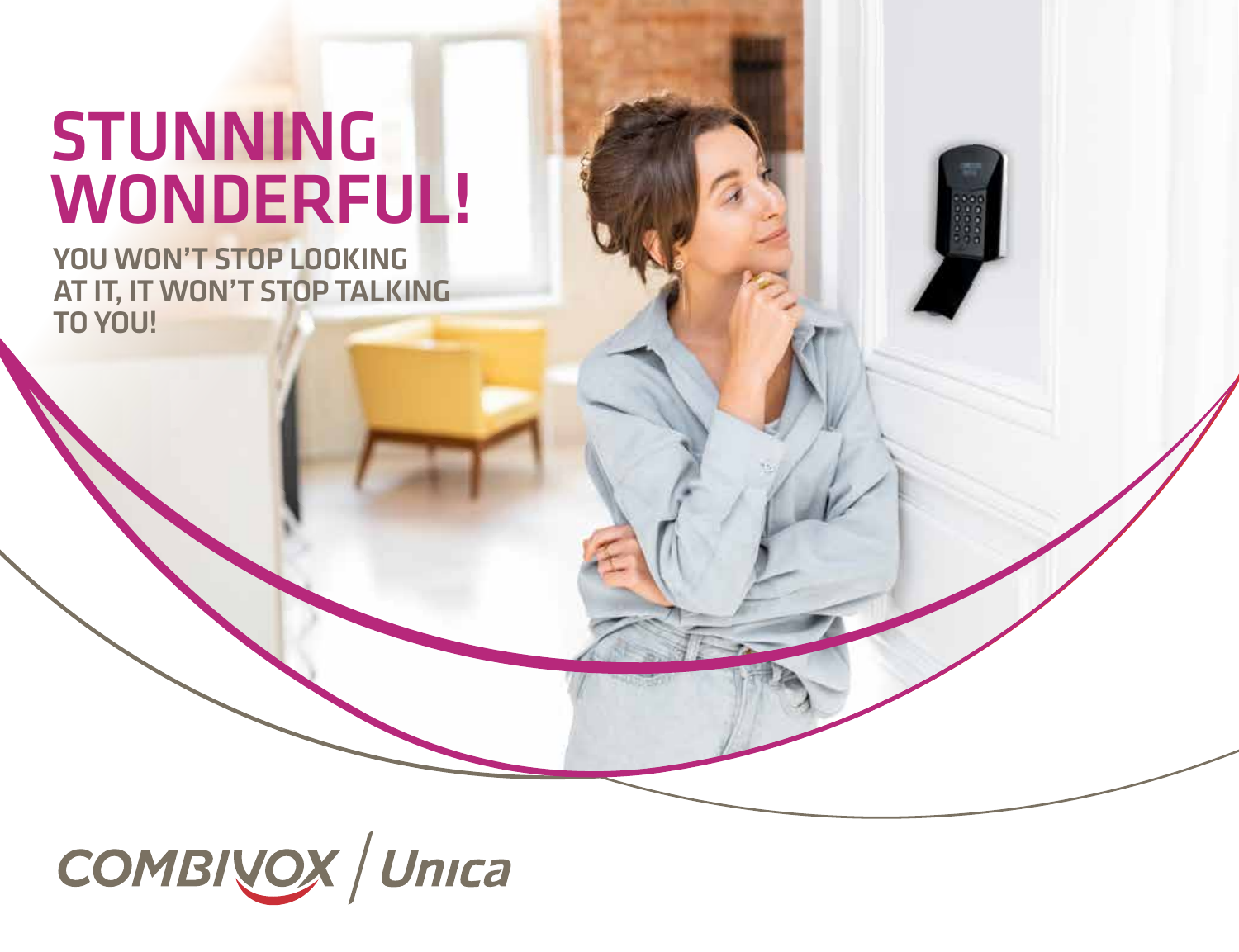# **DESCRIPTION**

cod. 15.986 Unica PRO Double Black

UNICA PRO is the new RS485 BUS LCD keypad compatible with all Combivox control panels.

Thanks to a completely renewed ultraslim design and top-quality finishes, UNICA PRO perfectly integrates in any kind residential or commercial environment.

Available in white, black and white and black, UNICA PRO stays true to its tradition and is endowed with microphone and speaker for the exclusive Combivox speech menu.

Today easier to install thanks to the bracket with plug-in circuit for the connection to the BUS, UNICA PRO has 1 on board alarm zone and integrated proximity reader for arming/disarming functions and macro activation.



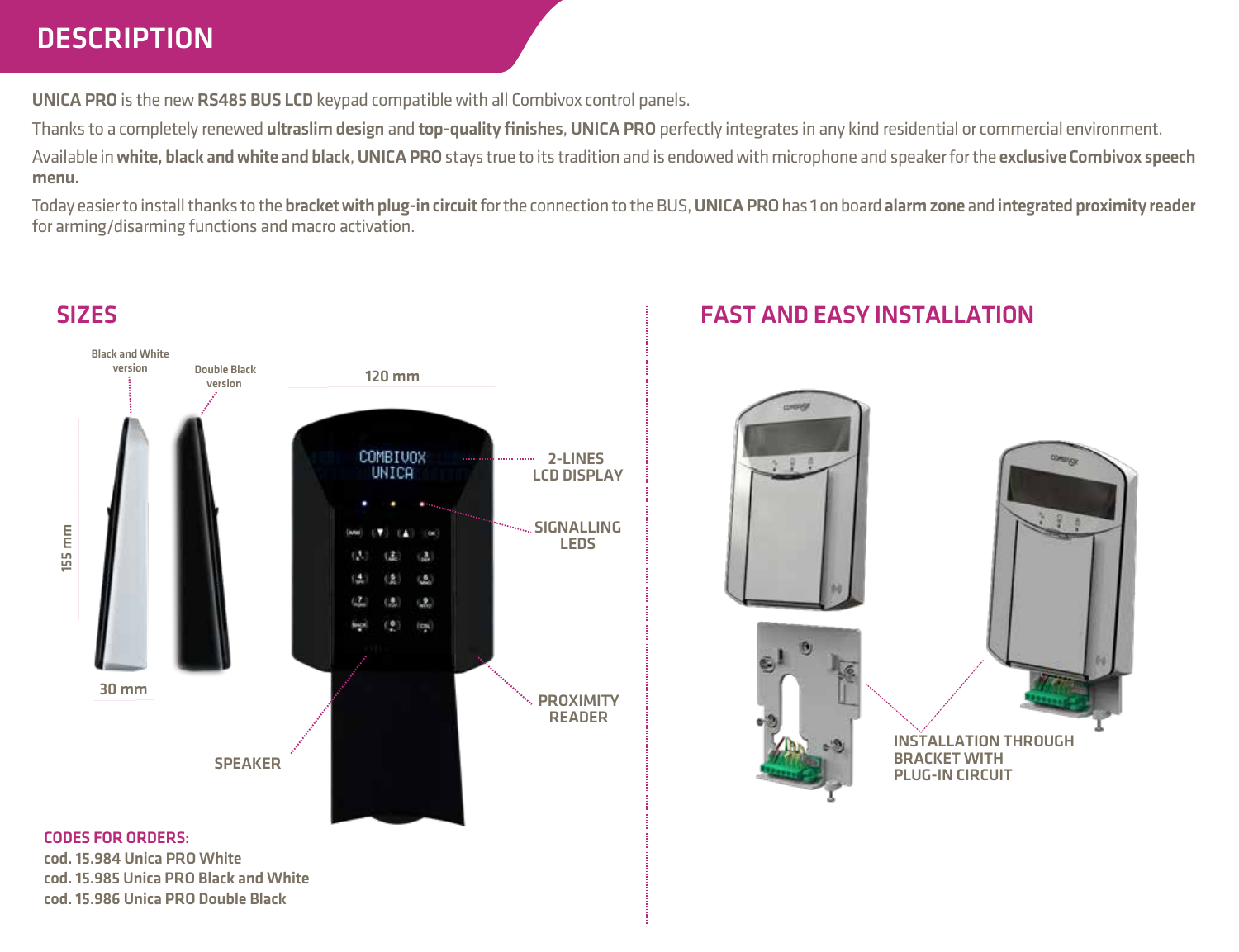

UNICA PRO is renewed with an ultraslim design and top quality finishes, for a perfect integration in any residential and commercial environment. Available in White, Black and White and Double Black.



Black and White and Double Black versions: when the display is off, it becomes a typical Italian design object, blending in with elegance with the environment in which it is installed. An exclusive aesthetic and technological solution in the category of security keypads.



UNICA PRO is endowed with an **integrated proximity reader** that allows to carry out, if properly programmed, the arming/disarming operations of one or more areas and the activation of commands or home automation macroes configured on the control panel.



### *SPEECH MENU*

UNICA PRO, endowed with microphone and speaker, stays true to its traditional and exclusive speech menu, the first one in the intrusion field. UNICA PRO speech menu guides and supports the user in any operation for a simple, intuitive and interactive management.